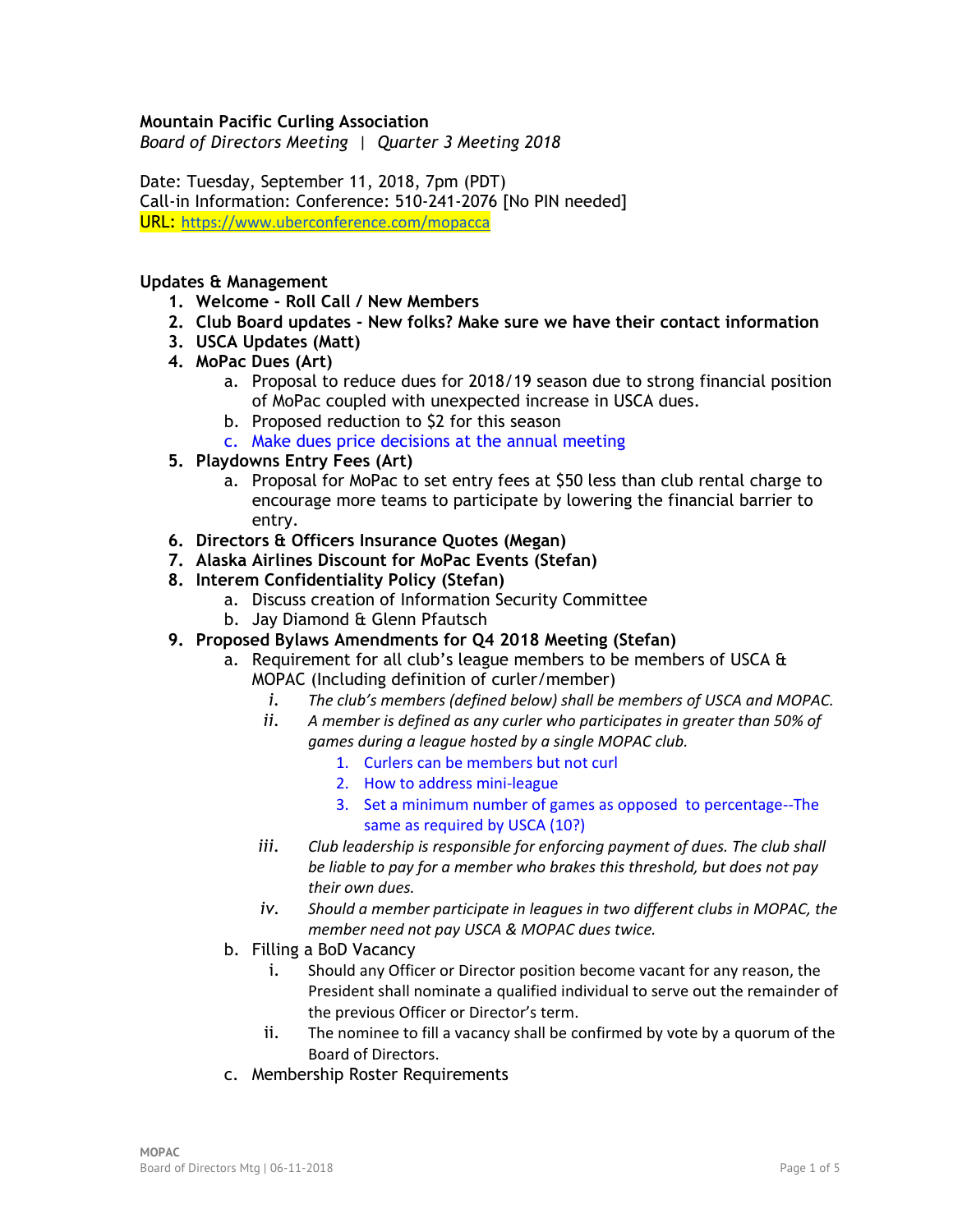- i. Will be defined prior to the next meeting in anticipation of adoption.
	- 1. Likely to include:
		- a. Name, email address, year of joining the club,
			- number of leagues participated in last season.
		- b. Birthday
			- i. Demographic info
		- c. Address

i. Determine distance to facility

d. Gender

# **10.Bylaws Transition Update (Stefan)**

- a. Transition Schedule Review
- b. What changes today?
	- i. Nothing, but on the 14th…
		- 1. Full implementation of the new leadership structure of the 2018 bylaws revision.
		- 2. Full implementation of club application, classification and membership requirements excluding *Membership Status* and *Membership Status Change & Appeals Process*
- c. What comes next?
	- i. Membership Status and Membership Status Change & Appeals Process
- **11.Transition to new Board (intro Art, Drew & Jay) Effective 9/14/2018**
	- a. Art Placek Term Ending 6/2020
	- b. Andrew Smith Term Ending 6/2019
	- c. Jay Diamond Term Ending 6/2020

## **Upcoming Bonspiels**

● **Shared calendar-**

 $\bigcap$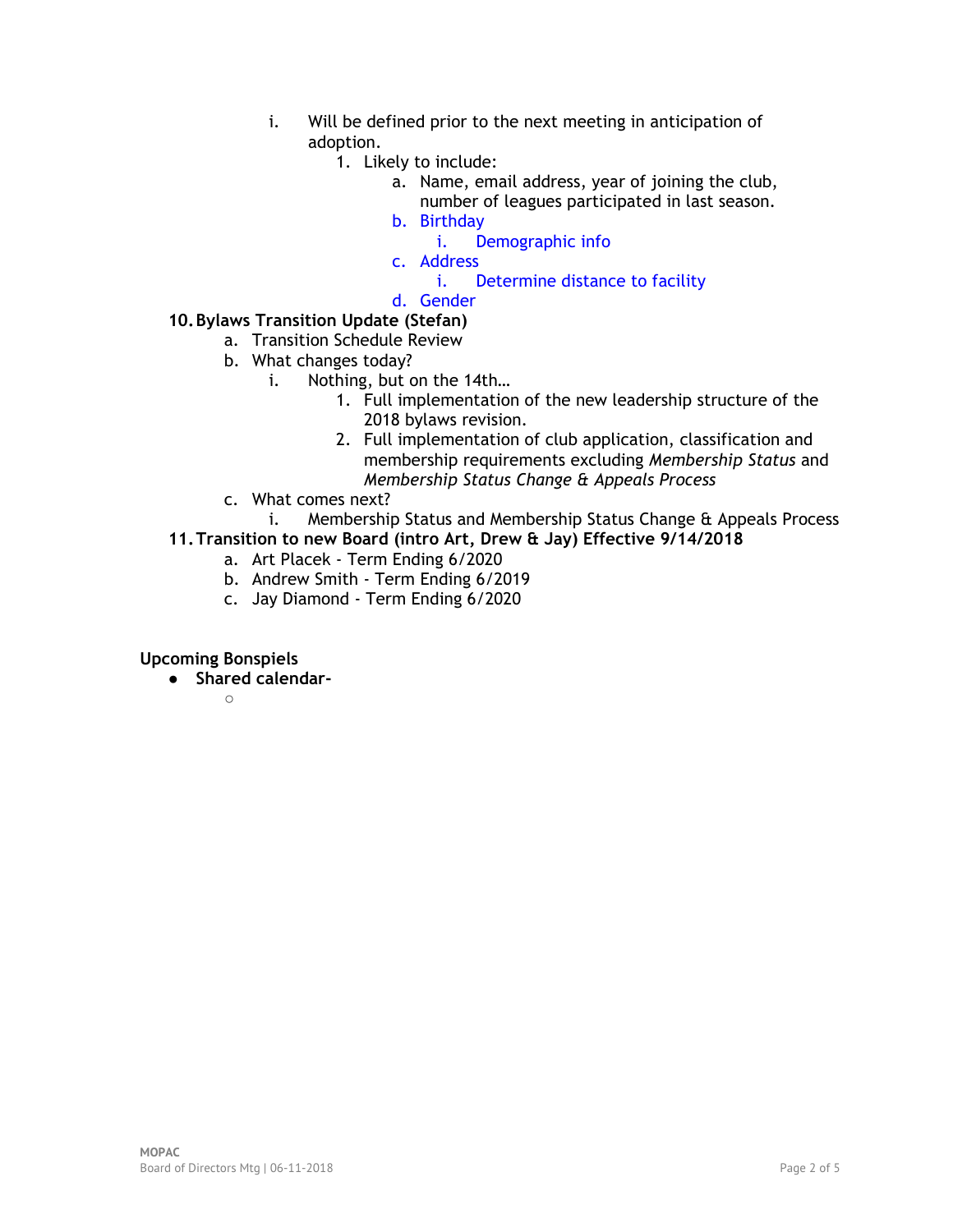## **Board Updates:**

 $\bullet$ 

#### **Topics for Next Meeting:**

- Vote to adopt bylaws amendments
- Review of requirements of membership rosters

## **Next meetings/ Save the Date:**

| Winter: Wednesday, December 12, 2017, 7pm PST                          | December - 2nd Wednesday |
|------------------------------------------------------------------------|--------------------------|
| Spring: Sunday, March 9, 2019, 7pm PST<br>** check Brier 2019 Schedule | March - 2nd Sunday       |
| Summer: Monday, June 10th, 2019 7pm PDT                                | June - 2nd Monday        |
| Fall: Tuesday, September 10th, 2019 7pm PDT                            | September - 2nd Tuesday  |

- **Motion to push back vote on whether or not to increase dues to a date no later than Q4 meeting**
	- **Y-9 N-0 A-5**
	- **Board will provide "Budget Plan" no later than 10/15**
	- **See Item 5**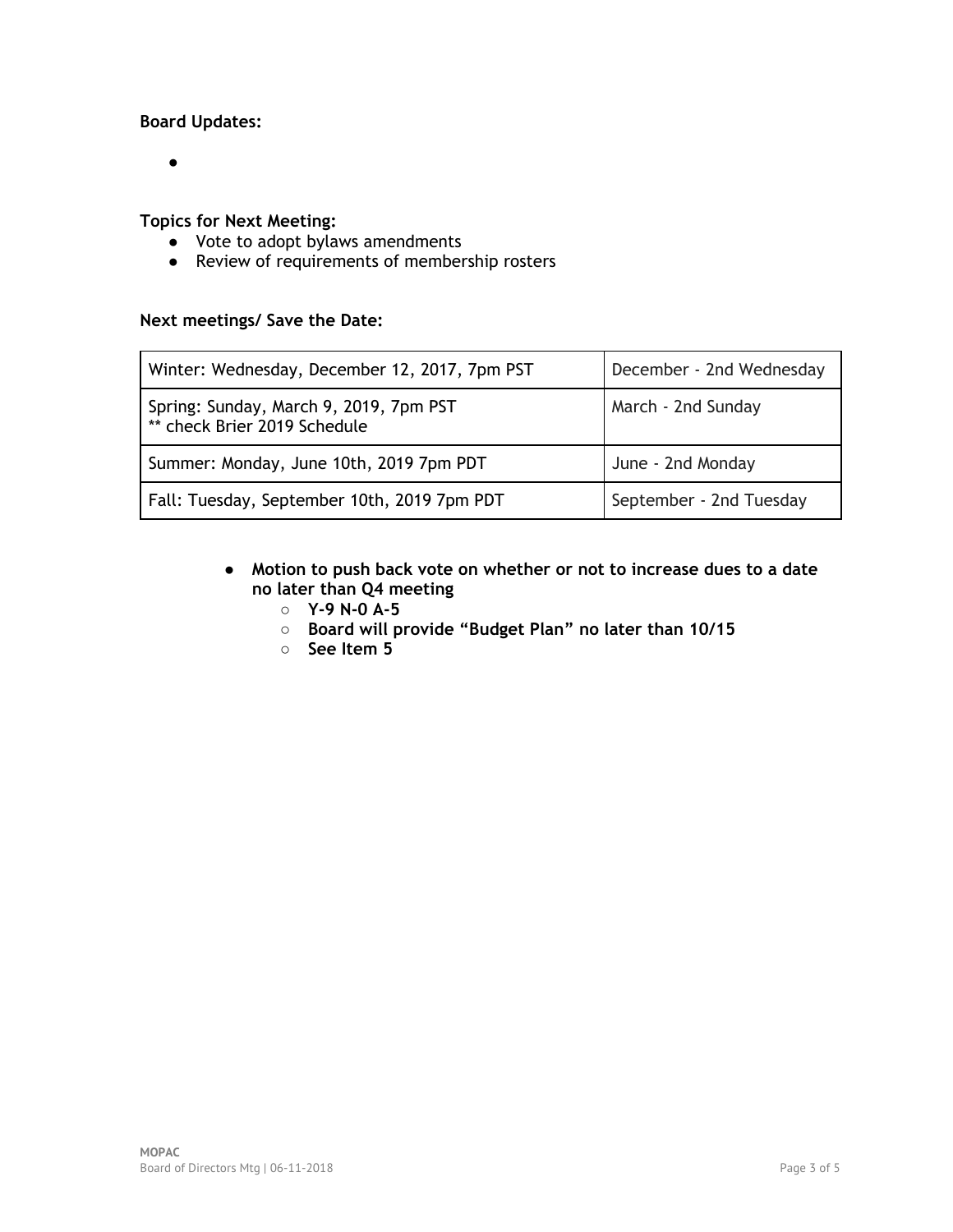| <b>Attendees:</b> |                                          |                            |                           |  |
|-------------------|------------------------------------------|----------------------------|---------------------------|--|
|                   | Matt Gamboa                              | <b>USCA Representative</b> | matt@hollywoodcurling.org |  |
| X                 | <b>Adam Endicott</b>                     | Coyotes CC                 | coyotes@mopacca.org       |  |
|                   | Steph Jensen                             | Hollywood CC               | hollywood@mopacca.org     |  |
| X                 | Brenna Duncan                            | Orange County CC           | occurling@mopacca.org     |  |
| χ                 | Jay Diamond*                             | <b>SFBACC</b>              | sfbacc@mopacca.org        |  |
|                   | <b>Brian Feldman</b>                     | Wine County CC             | wccc@mopacca.org          |  |
| X                 | <b>Glenn Pfautsch</b>                    | <b>Boise CC</b>            | boise@mopacca.org         |  |
|                   | Michelle Applebee                        | <b>McCall CC</b>           | mccall@mopacca.org        |  |
| Χ<br>Χ            | <b>Edie Hazard</b><br><b>Eric Hazard</b> | Lake Tahoe Epic Curling    | ltec@mopacca.org          |  |
| Χ                 | Nick Kitinski                            | Las Vegas CC               | lvcurling@mopacca.org     |  |
| X                 | Art Placek*                              | Evergreen CC               | evergreen@mopacca.org     |  |
|                   | <b>Mlke Wolfe</b>                        | Cache Valley CC            | cachevalley@mopacca.org   |  |
|                   | <b>Ben Womack</b>                        | Ogden CC                   | ogden@mopacca.org         |  |
|                   | Lanny Derby                              | Salt City CC (DBA Oval CC) | saltcity@mopacca.org      |  |
|                   | <b>Greg Basrak</b>                       | Park City CC               | parkcity@mopacca.org      |  |
|                   | Janice Robbins                           | <b>Bend CC</b>             | bend@mopacca.org          |  |
| Χ                 | Andrew Smith*                            | Olympic Oval CC            | uoocc@mopacca.org         |  |
| Χ                 | Cameron Kim                              | <b>Silicon Valley</b>      | svcc@mopacca.org          |  |
| Χ                 | <b>Richard Lazarowich</b>                | <b>Granite CA</b>          | graniteca@mopacca.org     |  |
|                   | Ryan Montag                              | <b>CDA Curling</b>         | cda@mopacca.org           |  |
| Χ                 | Jenny Evans                              | Curl San Diego             |                           |  |
| Χ                 | Sonya Montero                            | <b>President Elect</b>     | president@mopacca.org     |  |
|                   | <b>Peter Hicks</b>                       | <b>VP</b>                  | vp@mopacca.org            |  |
| Χ                 | <b>Stefan Brems</b>                      | Secretary                  | secretary@mopacca.org     |  |
| X                 | Megan Richards                           | <b>Treasurer</b>           | treasurer@mopacca.org     |  |

\* Indicates Director